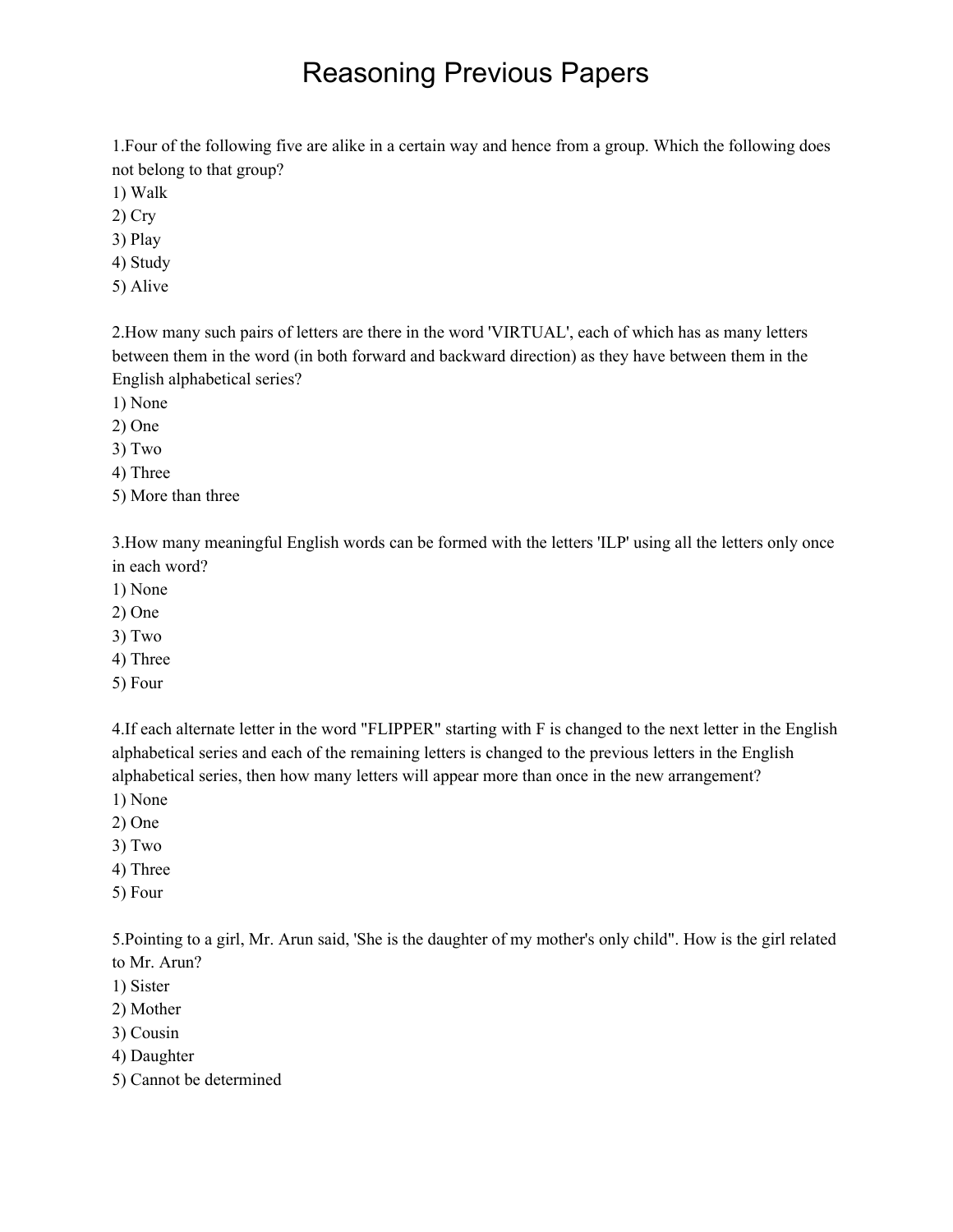6.In a certain code language, 'LISP' is coded as 'MJTQ', similarly 'PLAN' is coded as 'QMBO'. How will 'FORT' be coded in

the same code language?

1) ENSQ

2) GPUS

3) ENQS

4) GPSU

5) None of these

7.'Artificial' is related to 'Natural' in the same way as 'Private' is related to ----

1) Future

2) Personal

3) Public

4) Closed

5) Confidential

8.Four of the following five are alike on the basis of being divisible by a particular number and hence form a group. Which of the following does not belong to that group?

1) 21

2) 91

3) 65

4) 77

5) 35

9.In a class of 25 students, Lata's rank is 13th from the top and Parul's rank is 19th from the bottom. If Vishal's rank is exactly between Lata's and Parul's rank what is Vishal's rank from the top?

1) 10th

2) 8th

3) 9th

4) 7th

5) Cannot be determined

10.What should come next in the number series given below?

1 1 2 1 2 3 1 2 3 4 1 2 3 4 5 1 2 3 4 5 6 1 2 3 4 5 6

1) 5

2) 2

3) 8

4) 1

5) None of these

Directions: (11 - 15): Study the following information to answer the given questions.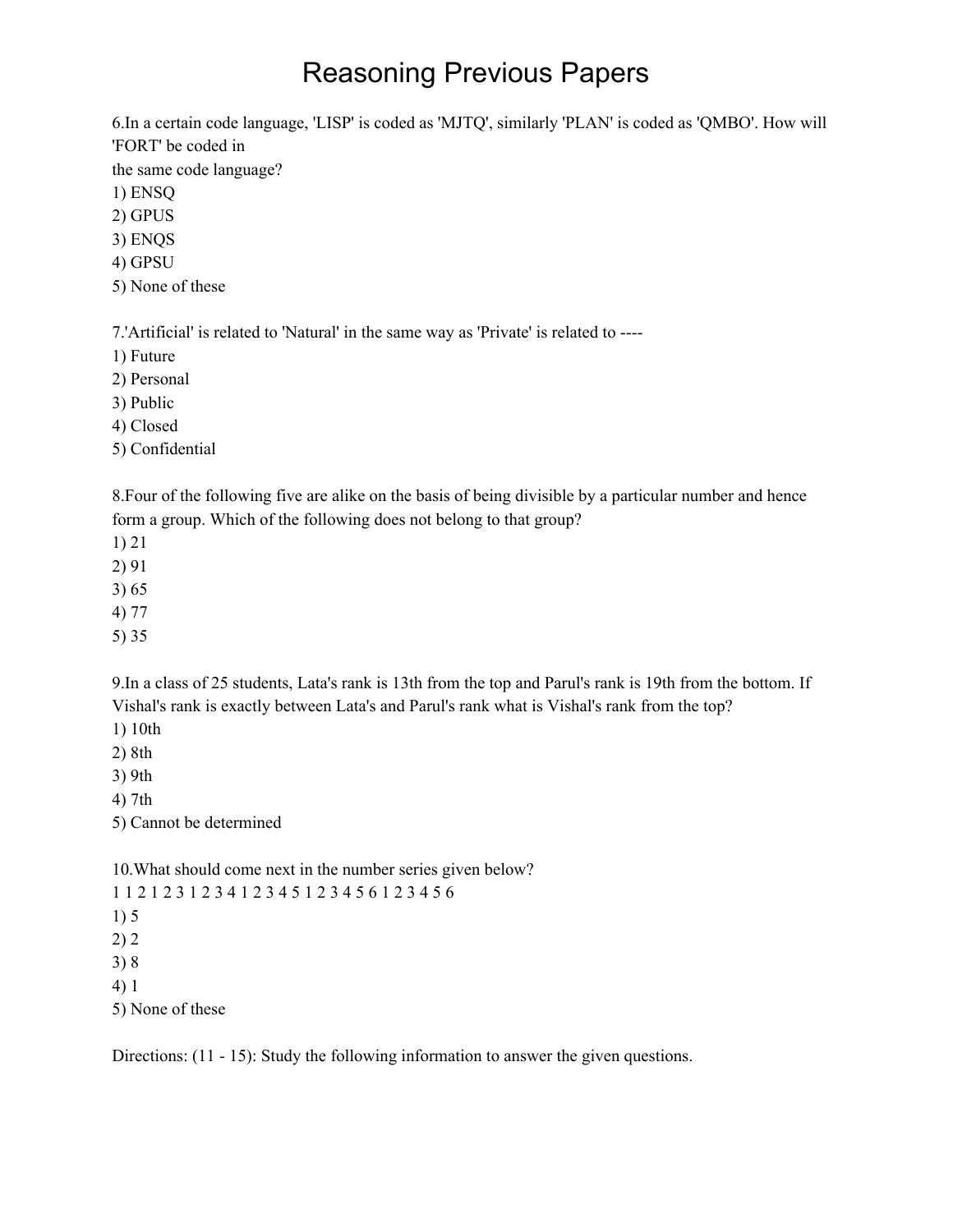Eight friends A, B, C, D, E, F, G and H are sitting around a circle facing the centre, not necessarily in the same order. F sits fourth to the left of B. A and H are immediate neighbours of F.C sits third to the left of A. G sits third to the right of E[.https://www.freshersnow.com/previous-year-question-papers/](https://www.freshersnow.com/previous-year-question-papers/)

- 11. What is D's position with respect to B?
- 1) Immediate left
- 2) Sixth to the right
- 3) Second to the left
- 4) Seventh to the left
- 5) Fifth to the right

12. What are the immediate neighbours of G?

- 1) F and H
- 2) A and F
- 3) C and H
- 4) A and B
- 5) B and C

13. If C is related to E in a certain way and similarly F is related to B in the same way, to whom is A related to?

- 1) H
- 2) D
- 3) G
- 4) C
- 5) None of these

14. Four of the following five are alike in a certain way based on their seating positions in the above arrangement and so form a group. Which is the one that does not belong to the group?

- 1) FE
- 2) HA
- 3) DG
- 4) BE
- 5) CF

15. If all the eight friends are made to sit alphabetically in the clockwise direction starting from A, positions of how many will remain unchanged (excluding A)?

- 1) None
- 2) One
- 3) Two
- 4) Three
- 5) Four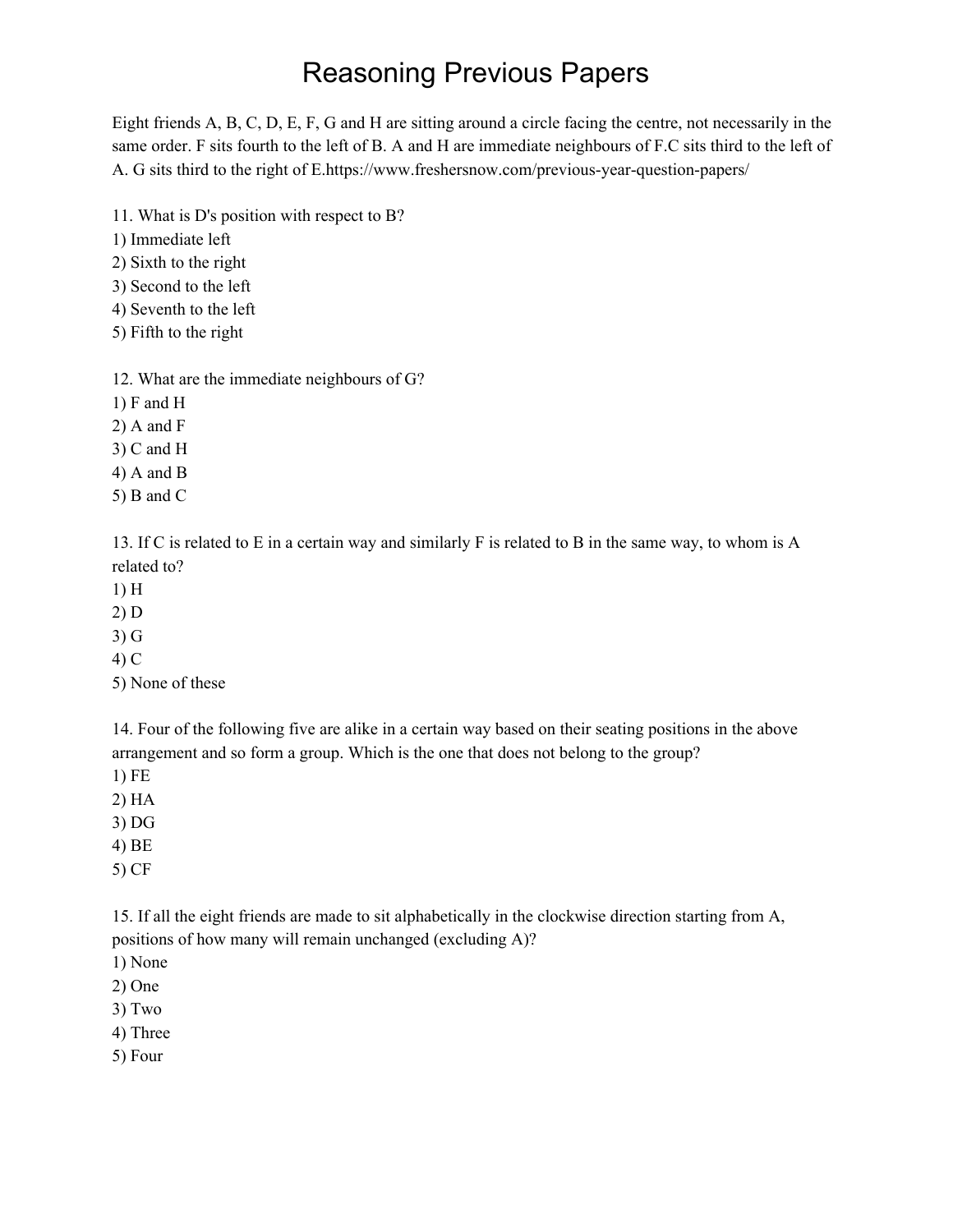Directions (16 - 20): In each question below are two statements followed by two conclusions numbered I and II. You have to take the two given statements to be true even if they seem to be at variance from commonly known facts and then decide which of the given conclusions logically follows from the given statements disregarding commonly known facts

. Give answer (1) if only conclusion I follows Give answer (2) If only conclusion II follows Give answer (3) If either conclusion I or conclusion II follows. Give answer (4) If neither conclusion I nor conclusion II follows Give answer (5) if both conclusions I and II follow

16. Statements: Some windows are grills. All glasses are grills. Conclusions: I. All grills are windows. II. At least some grills are glasses.

17. Statements: Some painters are artists. Some dancers are painters. Conclusions: I. All artists are dancers. II. All painters are dancers.

18. Statements: All cabins are rooms. All rooms are buildings. Conclusions: I. All buildings are rooms. II. All cabins are buildings.

19. Statements: All rings are necklaces. No necklace is a bracelet. Conclusions: I. No ring is a bracelet. II. All necklaces are rings.

20. Statements: All hands are arms. Some hands are muscles. Conclusions: I. Some muscles are arms. II. All muscles are arms.

Directions (21 -25): Study the following information to answer the given questions:

Seven Friends - L, M, N, O, P, Q and R are sitting in a straight line facing North, not necessarily in the same order. M sits fifth to the right of O. P sits third to the right of L. Both L and P do not sit at the extreme ends of the line. Q and R are immediate neighbours of each other. N sits third to the left of Q.

21. What is O's position with respect of R? 1) Second to the right